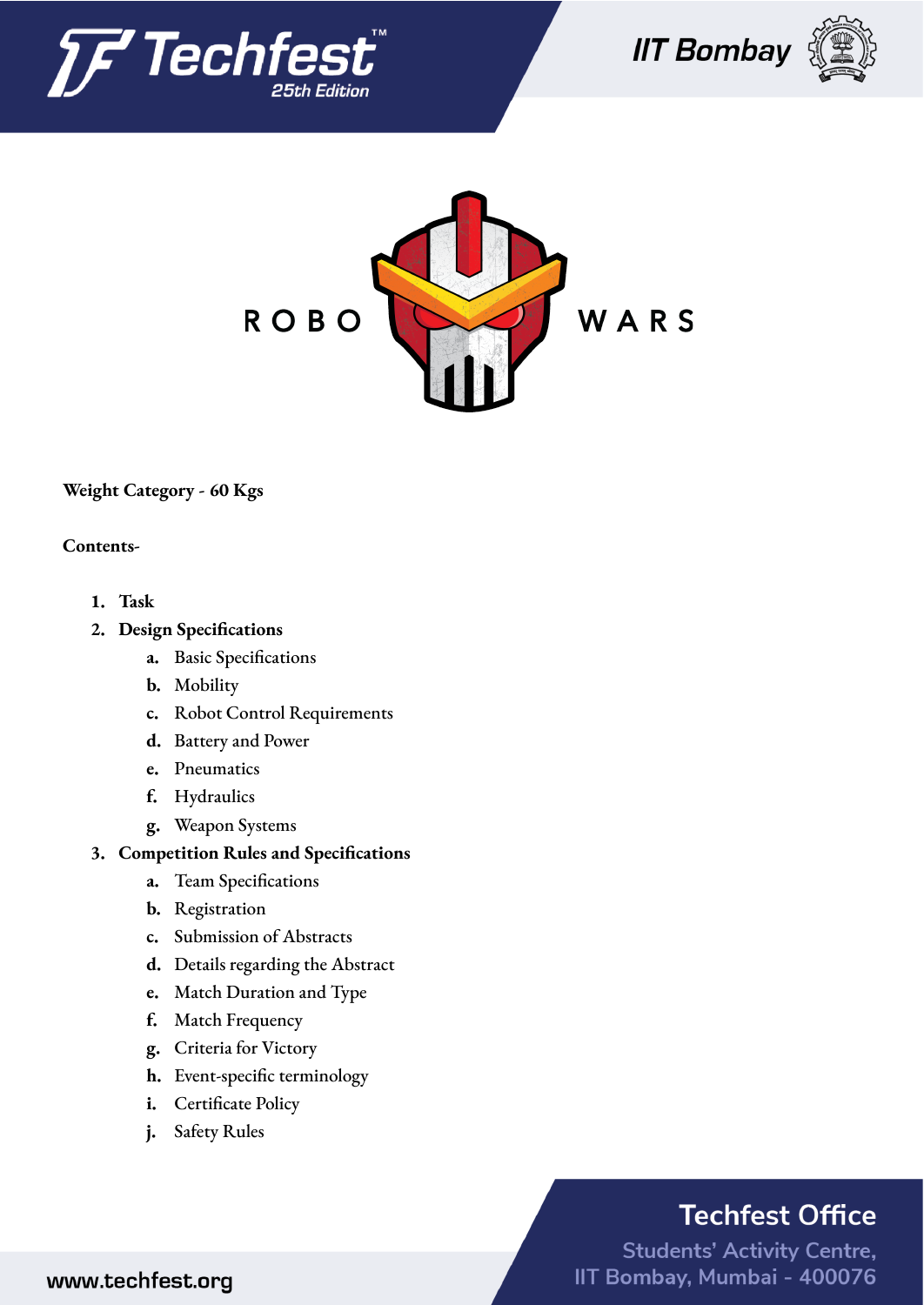





- **4. Arena Specifications**
- **5. Prizes**
- **6. An Important Note**

#### **1. TASK**

Design and construct a remote-controlled robot capable of fighting a tournament against another robot(s).

#### **2. DESIGN SPECIFICATIONS**

#### **A. Specifications:**

- **1.** There will be no restrictions on the dimensions of the bot(s).
- **2.** The weight of the machine should not exceed **60 Kgs (132.27 Lbs)**, which includes the weight of any pneumatic source/tank. All pneumatic tanks/source and batteries should be on board. Only the weight of remote controller will not be counted.
- **3.** A bot can be in a "Cluster Bot" formation. Each bot must meet the requirements described in this problem statement document. The total weight of all the bots and the dimensions of the combination of bots must satisfy the above two points.

#### **B. Mobility:**

All robots must have easily visible and controlled mobility in order to compete. Methods of mobility include:

- **1.** Rolling (wheels, tracks or the whole robot).
- **2.** Non-wheeled: non-wheeled robots have no rolling elements in contact with the floor and no continuous rolling or cam operated motion in contact with the floor, either directly or via a linkage, but are not true walkers as defined below. Motion is "continuous" if continuous operation of the drive motor(s) produces continuous motion of the robot. Linear-actuated legs and novel non-wheeled drive systems are also allowed under this category.
- **3.** Manually operated jumping and hopping are allowed. However, the maximum height of any part of the machine should not exceed 6ft during any stage of its jumping/hopping and any damage caused due to this mechanism is solely the responsibility of the team.

#### *Mobility methods that are NOT allowed:*

- **1.** Flying (using airfoil, helium balloons, ornithopters, etc.) is not allowed.
- **2.** The robots should not secure itself on the ring surface by using suction cups, diaphragms, sticky treads, glue or other such devices.

## **Techfest Office**

**Students' Activity Centre,** IIT Bombay, Mumbai - 400076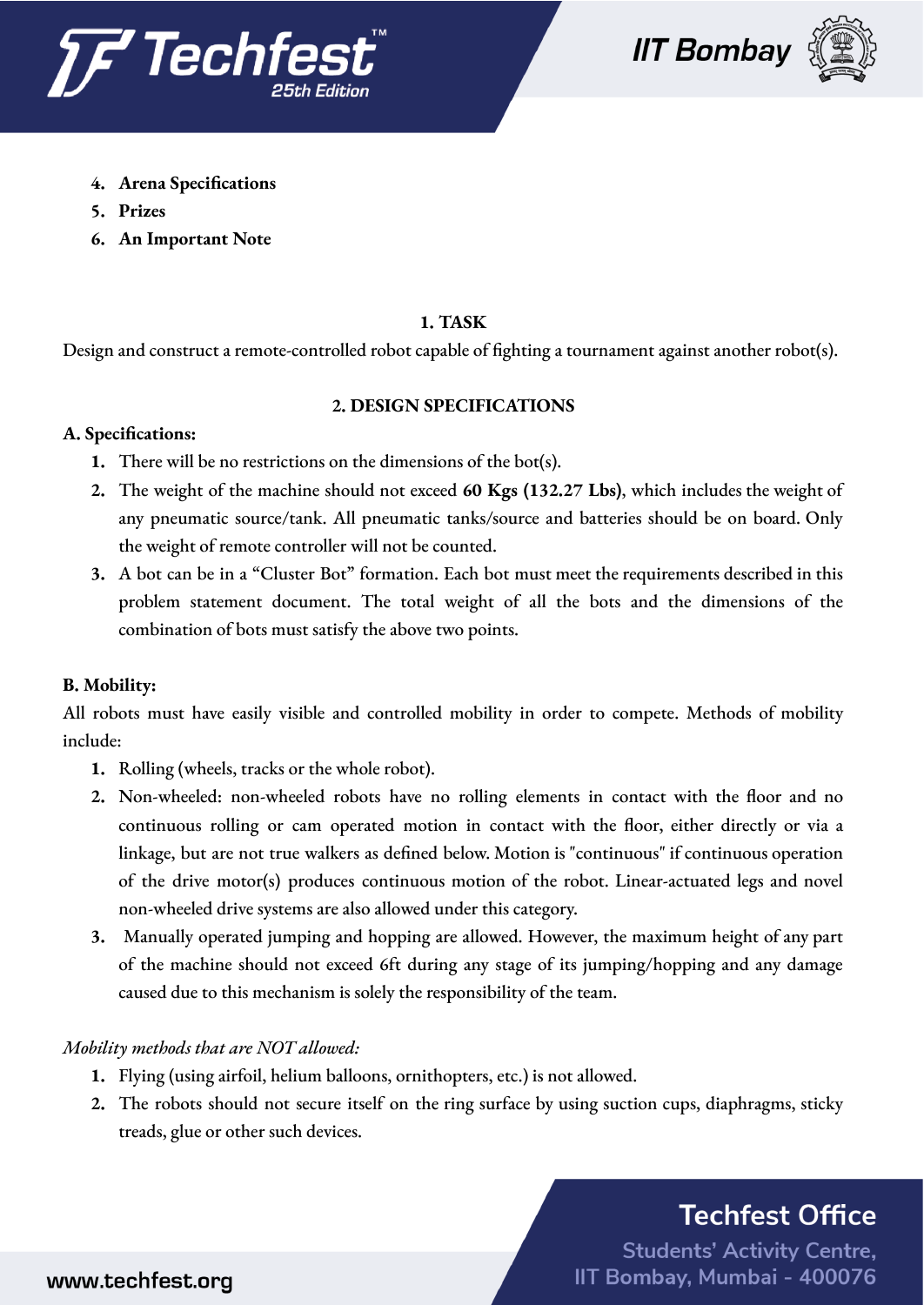



#### **C. Robot Control Requirements:**

- **1.** The robot must be controlled only through a wireless remote, while all power supply must be on board.
- **2.** Control must be exhibited over all of its functions and positions. Although autonomous functions within the bot are acceptable, the controller must be able to remotely disable or override these functions at any time. Note that any damage due to this function is the responsibility of the team, and there must compulsorily be a manual emergency stop (E-stop) function that can be controlled from the radio controller to manually override this autonomous function in case of emergency.
- **3.** There should be binding capability between transmitters and receivers and they must be able to connect between polycarbonate (20mm), metal bars and barriers. Only the remotes with such facility will be allowed.
- **4.** The team must have an at least four-frequency wireless remote-control circuit or two dual control circuits which may be interchanged before the start of the race to avoid frequency interference with other teams. Cases of any interference in the wireless systems will not be considered for rematch or results.
- **5.** Remote control systems from toys may be used. Remote control systems available in the market may also be used, while nonstandard or self-made remote-control systems can be used only after approval from the organizers.
- **6.** The team should pair up the wireless remote with the machine before putting it into the arena. No extra time will be provided for this once the machines are put inside the arena, and not connecting the remote with the machine prior to that may attract a penalty on the team.

#### **D. Battery and Power:**

- **1.** The machine must be powered electrically. Use of an IC engine in any form is not allowed. Onboard batteries must be sealed, immobilized-electrolyte types (such as gel cells, lithium, NiCad, NiMH, or dry cells).
- **2.** The electric voltage between any 2 points on the machine should not exceed 52V DC at any point in time. Participants will have to bring their own converters for standard power supply according to Indian standards. (A detailed document regarding battery specifications and rules is uploaded in the help section on the Robowars website)
- **3.** Participants must protect the battery terminals from a direct short and causing a battery fire, failure to do so will cause direct disqualification.
- **4.** Use of damaged, non-leak proof batteries may lead to disqualification.
- **5.** Special care should be taken to protect the onboard batteries. If the judges find that the battery is insufficiently protected, the team will be disqualified immediately.

# **Techfest Office**

**Students' Activity Centre,** IIT Bombay, Mumbai - 400076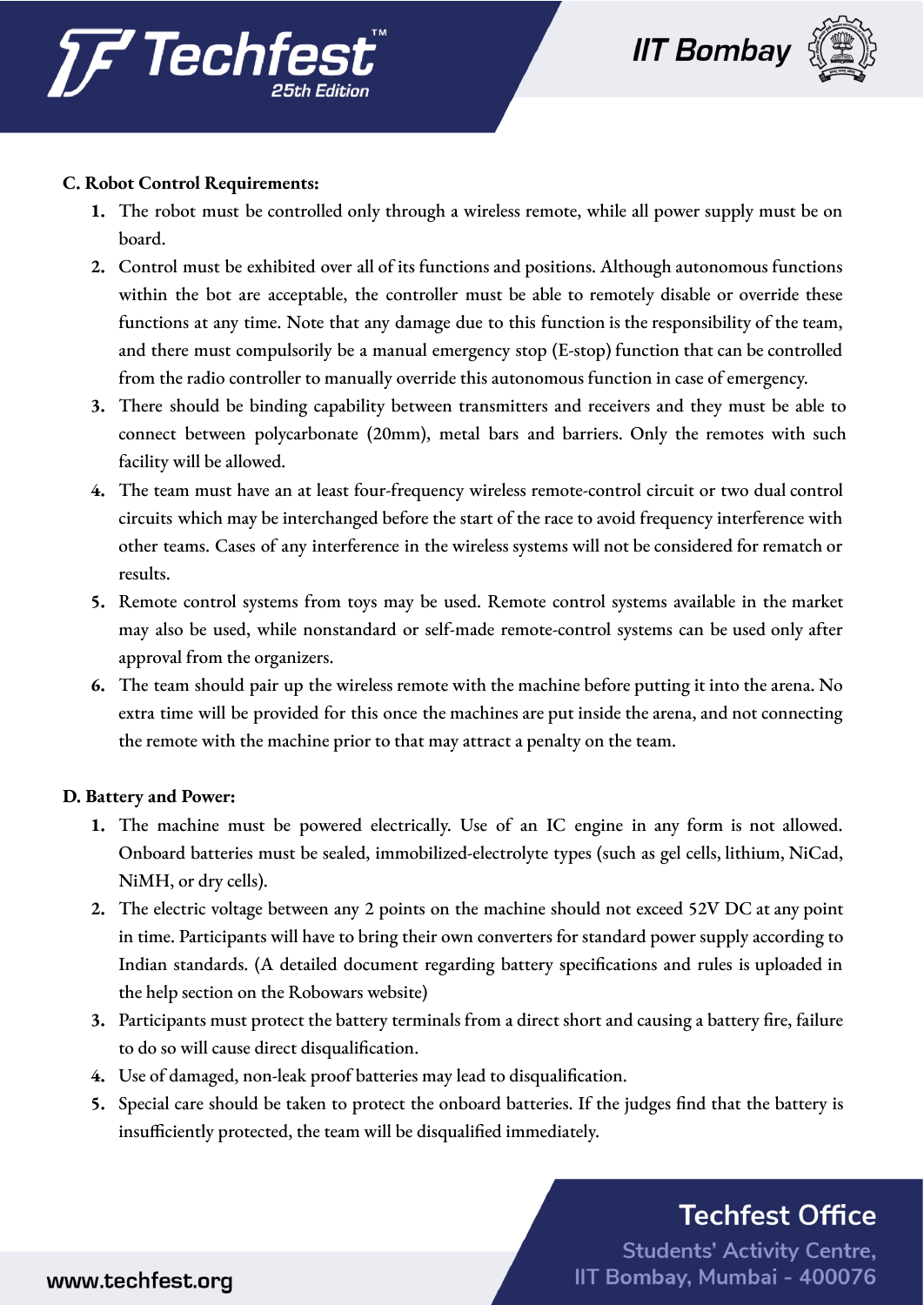



- **6.** Change of battery will not be allowed during the match.
- **7.** Only bots with onboard batteries will be allowed.
- **8.** The supply from the battery to all the weapons and power systems should qualify the following fail-safes:
	- **a.** A manual disconnect (switch) that can be turned off without harming the person doing it, i.e. No body parts or weapons should come in the way of the switch.
	- **b.** Manual emergency stop that can be triggered through the radio controller

The teams are suggested to have at least one extra battery ready and charged up during competition so that on advancing to the next level, they won't have to wait or suffer due to the uncharged battery (Refer section *"Match Frequency"). If teams do not show up during their allotted slot, they will be disqualified.*

#### **E. Pneumatics:**

- **1.** A robot can use pressurized non-flammable gases to actuate pneumatic devices. Maximum allowed outlet nozzle pressure is 50 bars\*. The storage tank and pressure regulators used by teams need to be certified and teams using pneumatics are required to produce the Safety and Security letters at the Registration Desk at the venue. Failure to do so will lead to direct disqualification. Also note that Techfest, IIT Bombay will not be providing any mechanism to refill the pneumatic cylinders/containers of maximum pressure exceeding the limit mentioned above.
- **2.** Participants must be able to indicate the used pressure with an integrated or temporarily fitted pressure gauge. Also, there must be some provision to check the cylinder pressure on the bot.
- **3.** The maximum pressure in a cylinder must not exceed the rated pressure at any point of time. All pneumatic components must be rated to at least the value of maximum pressure.
- **4.** The participants must have a safe way of refilling the system and determining the on-board pressure.
- **5.** All pneumatic components on board a robot must be securely mounted. Care must be taken while mounting the pressure vessel and armor to ensure that, if ruptured, nothing escapes the robot. The terms 'pressure vessel, bottle, and source tank' are used interchangeably.
- **6.** The entire pneumatic setup should be on board. No external input (from outside the arena) can be given to the robot for functioning of its pneumatic system.

## **Techfest Office**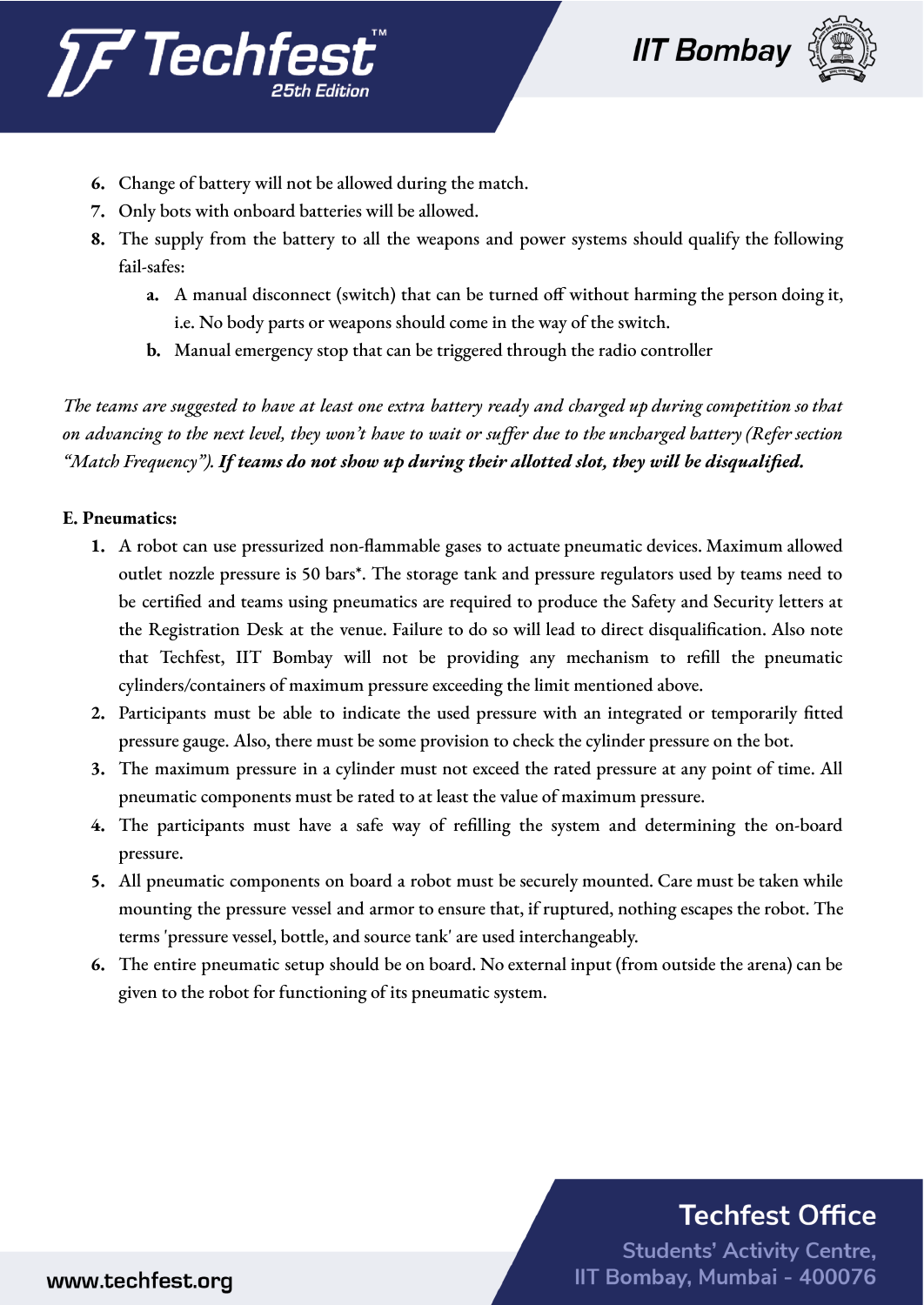



## **F. Hydraulics:**

- **1.** A robot can use non-inflammable liquid to actuate hydraulic devices, like cylinders.
- **2.** All hydraulic components on-board must be securely mounted. Special care must be taken while mounting the pump, accumulator and armor to ensure that if ruptured direct fluid streams will not escape the robot.
- **3.** All hydraulic liquids are required to be non-corrosive and your device should be leak proof.
- **4.** Maximum allowed pressure is 50 bars\*.
- **5.** Participants must be able to indicate the used pressure with integrated or temporarily fitted pressure gauge.
- **6.** The entire hydraulic setup should be on board, no external input (from outside the arena) can be given to the robot for functioning of its hydraulic system.

### **G. Weapon Systems:**

- **1.** Robots can have any kind of magnetic weapons, cutters, flippers, saws, lifting devices, spinning hammers etc. (if they qualify the criteria mentioned below) as weapons.
- **2.** Following weapons cannot be used:
	- **a.** Liquid projectiles (Foam, liquefied gases)
	- **b.** Any kinds of inflammable liquids
	- **c.** Weapons causing invisible damage (Electrical weapons, RF jamming weapons and others).
	- **d.** Weapons causing opponents' weapons (spinners) to entangle in them (Chains, Ropes or loose Fabrics).
- **3.** Spinning weapons:
	- **a.** The weapon must come to a full stop within 60 seconds of the power being removed using a self-contained braking system.
- **4.** Spring-loaded or flywheels:
	- **a.** Under no circumstances must a large spring be loaded when the robot is out of the arena or testing area.
	- **b.** All springs, flywheels, and similar kinetic energy storing devices must fail to a safe position on loss of radio contact or power.
- **5.** Flame based:
	- **a.** Flame rules may change subject to infrastructural and safety limitations.
	- **b.** Fuel must exit the robot and be ignited as a gas. It cannot leave the robot in a liquid or gelled form or use oxidizers.
	- **c.** Fuel types allowed are propane and butane, the maximum quantity allowed is 16 fl oz(473.18ml).

# **Techfest Office**

**Students' Activity Centre,** IIT Bombay, Mumbai - 400076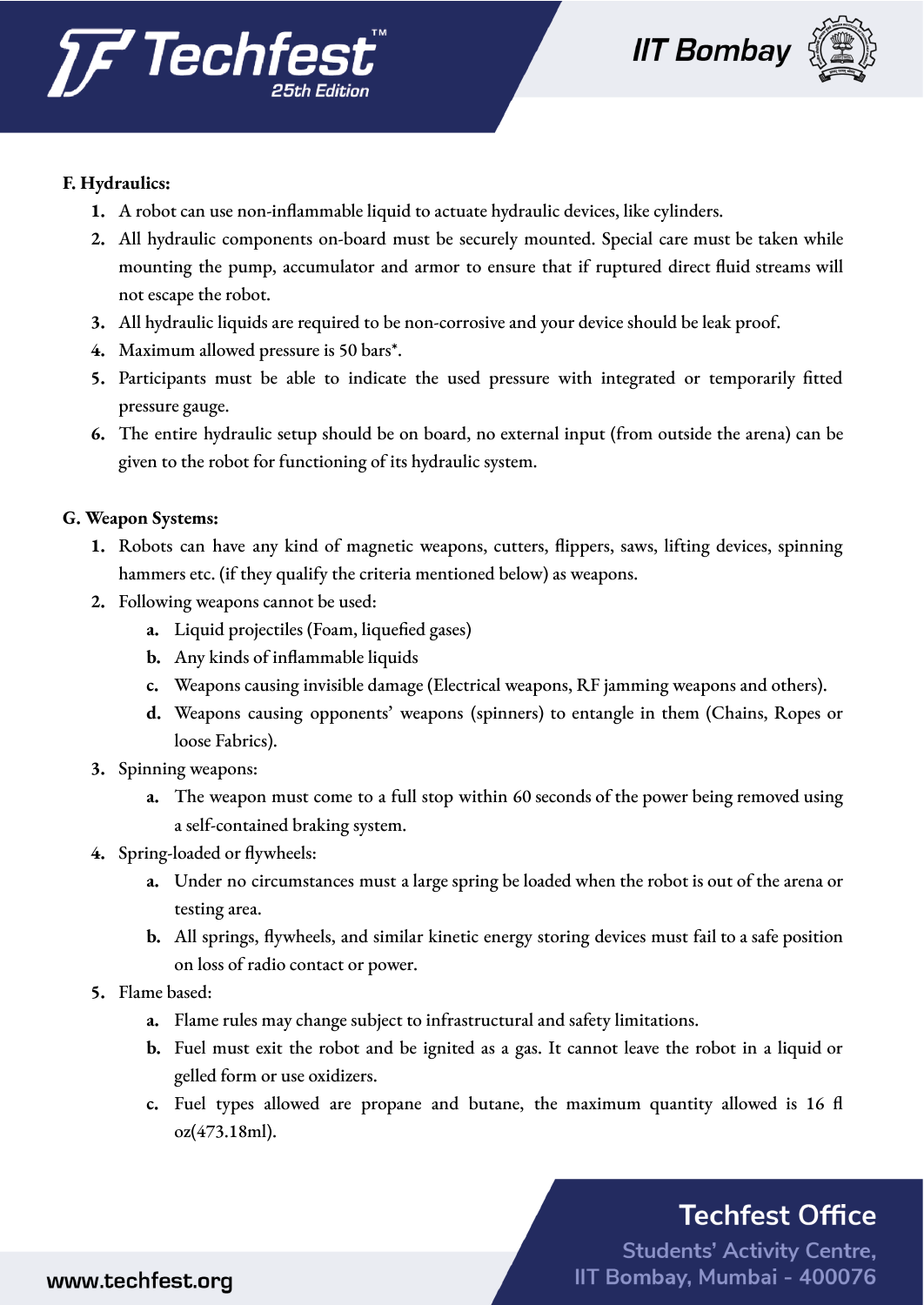



**d.** The ignition system must have a remotely operated shut-off that allows the controller to disable it using the radio control system.

### **3. COMPETITION RULES AND SPECIFICATIONS**

#### **A. Team Specifications:**

- **1.** Any team can participate in International Robowars, Techfest. A team may consist of a maximum of 4 participants. These participants can be from the same or different institutes.
- **2.** *Team Name*: Every team must have a unique name. Techfest Organizers reserve the right to reject entries from any team whose name it deems inappropriate, offensive or conflicting. Organizers must be notified if a team's name has been changed.
- **3.** *Team Representative:* Each team must specify their team representative (leader) at the time of registration on the website. All the important communications between Techfest Organizers and the registered teams will be done through their team representative. The team representative must submit valid contact details (phone no., email ID etc.) at the time of registration.

**NOTE**: During any kind of conversation, registration, communication, emails or submissions the team must identify themselves by their **Team ID** only provided at the time of registration and not by your team name. Please **DO NOT** use your team name as your identification in any kind of communication with us.

#### **B. Registration:**

Start preparing your bots for the competition. A mail will be sent when the registration portal goes live.

Teams using pneumatics or hydraulics will have to send a safety letter containing targeted maximum pressure and type of equipment to be used, signed by any faculty in-charge/lab in-charge or a testing lab/company dealing in this field, on their official letterhead. The last date for registration and submission of safety letters is **22nd March 2022**.

Since there might be updates to the Problem Statement (See the closing section "Important Note"), Techfest organizers will make sure that the registrants are informed about any updates through email/SMS.

## **Techfest Office**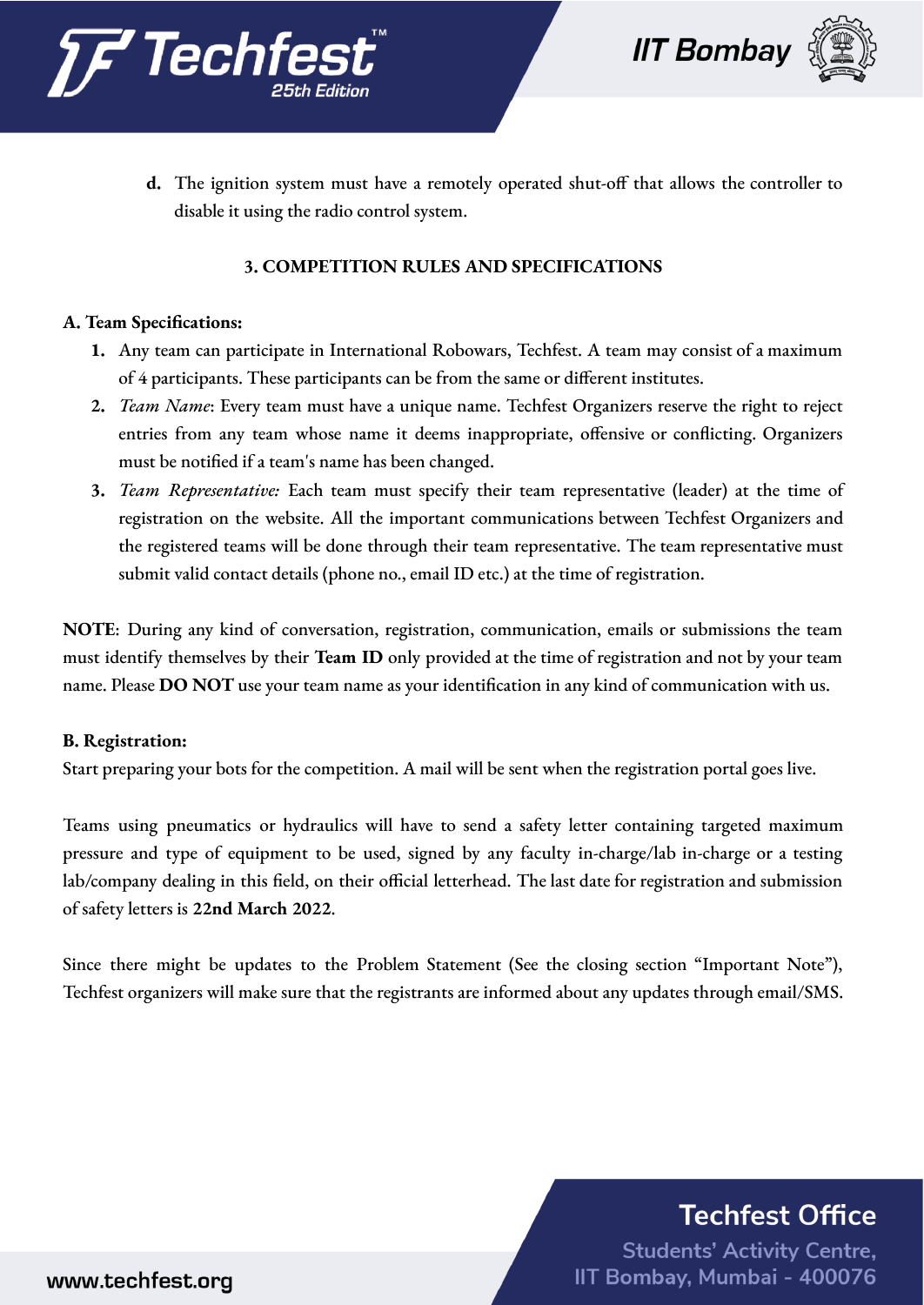



#### **C. Submission of Abstract:**

Participants have to submit a portfolio of their machine, consisting of a written abstract and a video of the working model before the competition. This portfolio will be used to seed teams for the competition. Only the shortlisted teams will be eligible to participate in 'Robowars' at Techfest 2021-22. The teams are required to submit an abstract online, emailing us the soft copy in .pdf format, along with a video of your robot at **[bhavishya@techfest.org](mailto:bhavishya@techfest.org)** with the subject "Robowars <Team ID> Abstract". The body should contain the name and contact details of Team Leader along with the abstract (both written and video). Offline submissions won't be entertained. The last date for portfolio submission is **22nd March 2022**.

#### **D. Details regarding the abstract:**

(This section pertains to the general abstract to be submitted by every team)

#### *Written Abstract:*

- **1.** The weapon systems and power supply method must be explained in detail, along with proper diagrams and pictures.
- **2.** The functioning of wireless remote or any other wireless module used for wireless remote, and its frequency, must be explained in detail.
- **3.** A description of any unusual advantageous mechanism used must be given. The specifications of all the components used, including motors, suspension springs, remote controller, wires, battery etc. have to be mentioned.
- **4.** You can email the portfolio minus the video and send the video later, thus making sure that at least the abstract of your portfolio reaches us before the deadline. An email will be sent to the team leader confirming the receipt of the entry. Each team must make an online submission only by email. In the case of multiple submissions, only the first submission will be used for judging purposes.
- **5.** All submissions must be made online before the deadline.
- **6.** Soft copy of the permission regarding pneumatics and hydraulics capacity must be mailed to us before the deadline. A hard copy of the permission must be brought with you to the competition. Teams failing to do any of this (soft copy submission and hard copy presence), will not be allowed to participate.
- **7.** Deadline for submission of abstracts is 22nd March 2022. Further instructions for abstract submission will be sent by mail only to registered participants.

## **Techfest Office**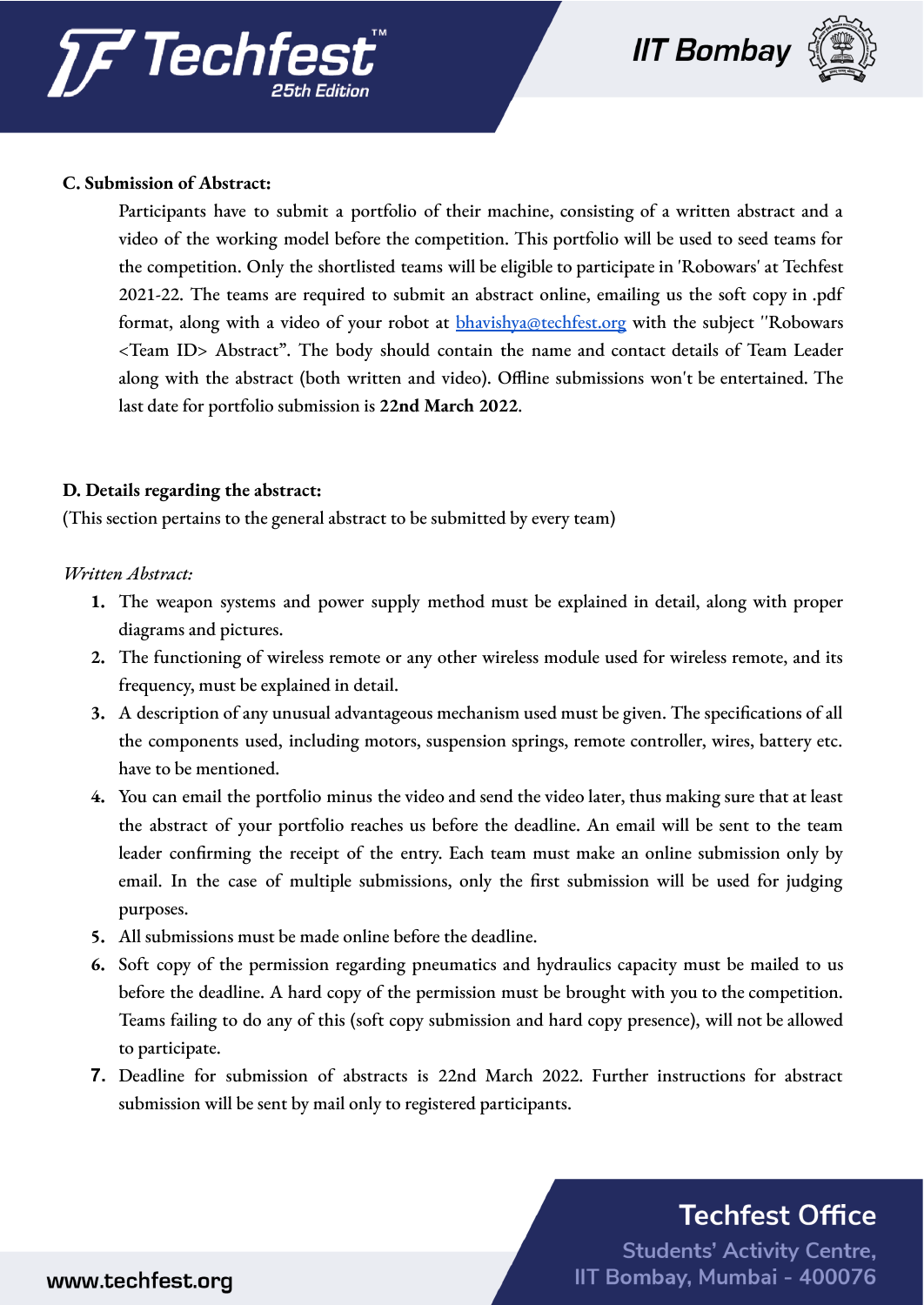



#### *Video Abstract:*

- **1.** The video should be of at least 1 minute with the unedited clip showing the machine performance to the fullest. All destructive mechanism(s) being used must be shown with their working. We may demand another clip at a later stage from the participants who qualify Round one. Instructions for the same will be sent by mail to such participants. The last date for submission for the first video is 22nd March 2022.
- **2.** Participants are not required to explain the mechanisms in the video. All portfolios will be used strictly for seeding purposes. The elimination procedure will be objective and the evaluation of every participant will be published on the website. Techfest assures total privacy of the material submitted to us. The portfolio of your machine will be helpful in the future as evidence of your hard work along with determining your position for the competition. Hence, please pay adequate attention to it.

All submissions must be made online before the deadline.

**NOTE:** Please note that this video abstract will not be the sole criteria for selection of your robot to perform at International Robowars, Techfest 2021-22. Judges will go very thoroughly over the video and written abstracts and then shortlist the robots which would be allowed to perform in the competition. The portfolio is meant to assess the efforts put in by the participants. Thus, even if you are not able to meet the requirements asked in the portfolio, please send us the portfolios based on the current state of your machine before the deadline. That is, even if your machine is incomplete, please send the portfolios anyway, instead of not sending them or sending them late.

#### **E. Match Duration and Type:**

Matches will consist of 3 minutes of active fight time exclusive of any time-outs. Hence, it is not binding but advisable to keep battery capacity, power usage and machine defences such that they can sustain a 3 minute fight.

The matches can be of the following types:

- **1.** *Match:* A regular 1-on-1 combat between 2 robots
- **2.** *Resurrection Match:* A combat involving robots, each of which has previously lost at least one match.
- **3.** *Rumble:* A combat between more than 2 robots simultaneously

## **Techfest Office**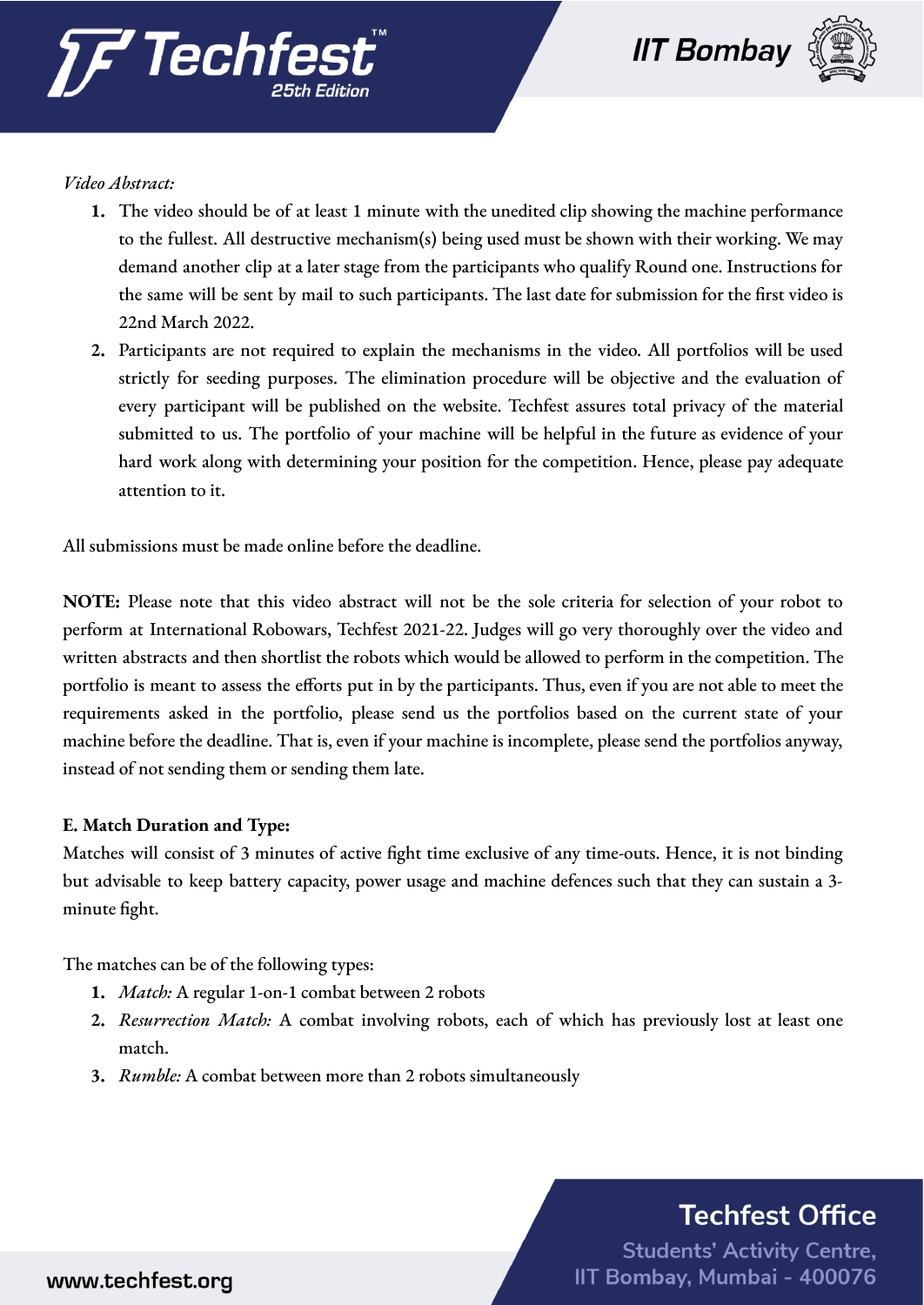



A detailed document of rules regarding the format and rules to be followed during the event days shall be uploaded later, and the participants will be informed.

### **F. Match Frequency:**

A team is allowed to prepare for the next match for a period of 30 minutes. This time is calculated from the time the robot leaves the post-match staging area of its previous match. If the team fails to return with the robot ready to the pre-match staging area when called after the allotted time, the team may be forced to forfeit. It is recommended that any routine maintenance (i.e. battery charging) should be capable of being performed well within this time period, or backup should be kept. In extreme cases, the 30-minute time period may be lengthened at the discretion of the event organizers.

### **G. Criteria for victory:**

- 1. A robot is declared victorious if its opponent is immobilized.
- 2. A robot will be declared immobile if it cannot display the linear motion of at least one inch in a time period of 10 seconds. A bot with one side of its drivetrain disabled will not be counted out if it can demonstrate some degree of controlled movement. In case both the robots remain mobile after the end of the round, the winner will be decided subjectively.
- 3. A robot that is deemed unsafe by the judges after the match has begun will be disqualified and therefore declared the loser. The match will be immediately halted and the opponent will be awarded a win.
- 4. If a robot is thrown out of the arena the match will be stopped immediately, and the robot inside the arena will automatically be declared as the winner.
- 5. Robots cannot win by pinning or lifting their opponents. Organizers will allow pinning or lifting for a maximum of 20 seconds per pin/lift then the attacker robot will be instructed to release the opponent. If, after being instructed to do so, the attacker is able to release but does not, their robot may be disqualified. If two or more robots become entangled or a crushing or gripping weapon is employed and becomes trapped within another robot, then the competitors should make the timekeeper aware, the fight should be stopped and the robots separated by the safest means.
- 6. If a bot gets stuck inside the arena due to the deformity of arena itself. The timer will be stopped and the bot will be released by the safest means.
- **7.** Points will be given on the basis of **aggression, damage and control**.
	- **a. Aggression:** Aggression is judged by the frequency, severity, boldness and effectiveness of attacks deliberately initiated by the robot against its opponent. If a robot appears to have accidentally attacked an opponent, that act will not be considered when judging for aggression.

## **Techfest Office**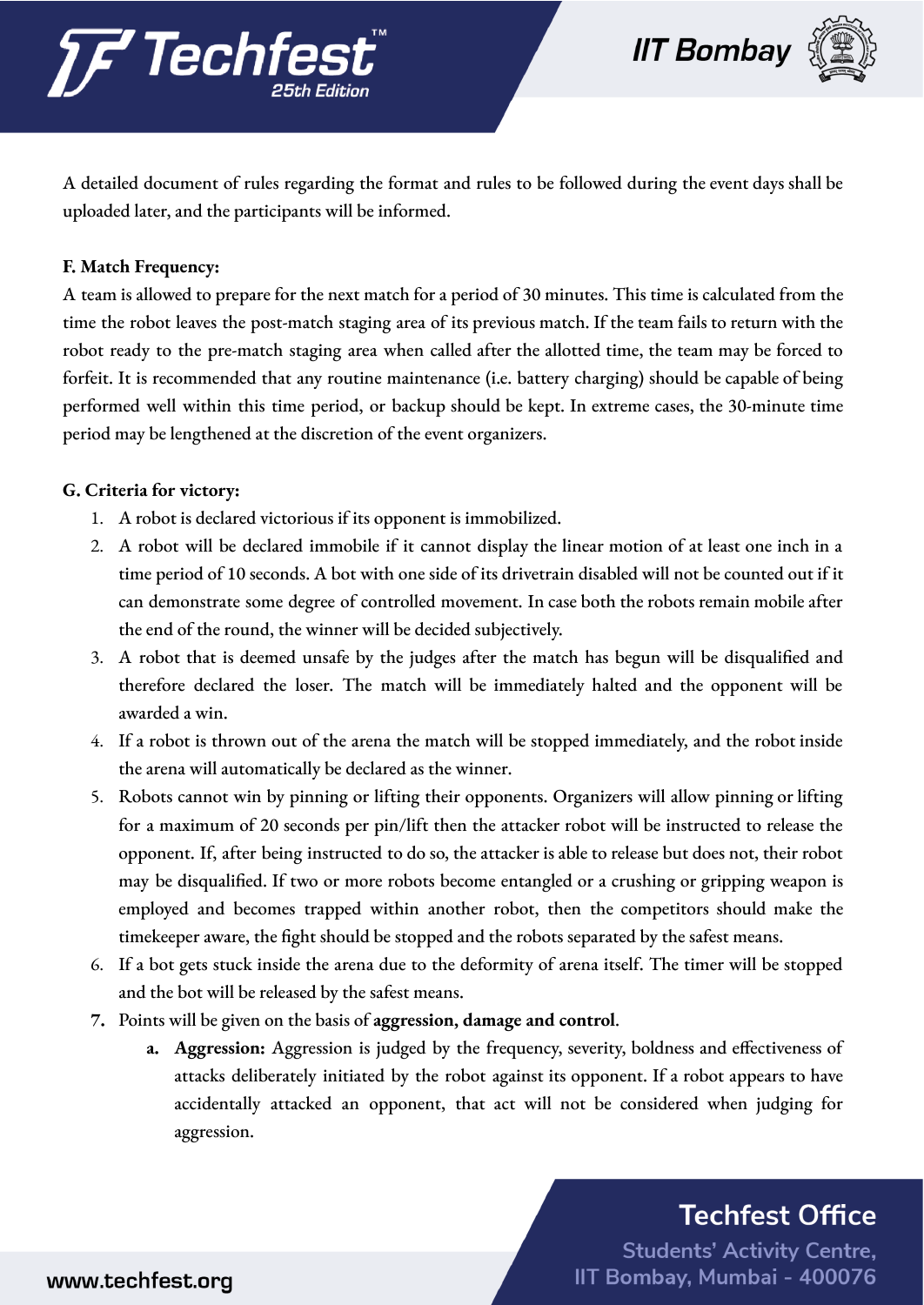





- **b. Control:** Control is judged in terms of the ability to attack an opponent at its weakest point, using weapons in the most effective way, and minimizing the damage caused by the opponent.
- **c. Damage:** Through deliberate action, a robot either directly or indirectly reduces the functionality, effectiveness or defensibility of an opponent Damage is not considered relevant if a robot inadvertently harms itself. Also, if a pressure vessel or a rapidly spinning device on a robot fragments, any damage to the opponent will not be considered "deliberate".

**NOTE:** A robot winning in a round against its opponent doesn't guarantee its entrance into the next round. If the judges found the winner robot incompetent to enter into the next round, it may get disqualified. Judges can disqualify both the robots of a match from advancing to the next round. All the decisions taken by the judge will be final and binding to all. Any queries afterwards will not be entertained.

#### **H. Event Specific Terminology:**

- **1.** Disabled: A robot is not functioning correctly due to either an internal malfunction or contact with the opposing robot or Arena Hazard.
- **2.** Disqualification: A robot is no longer permitted to compete in the current Robowars tournament.
- **3.** Immobilized: In the judges' opinion, a robot is not responsive for a specified period of time.
- **4.** Knockout: Occurs when the attack or deliberate actions of one robot causes its opponent to become immobilized.
- **5.** Lifting: Occurs when one robot controls an opponent's translational motion by lifting the drive mechanism of the opponent off of the Arena floor.
- **6.** No Contact: Neither robot makes contact with the other for a specified period of time.
- **7.** Pinning: Occurs when one robot, through sheer force, holds an opponent stationary in order to immobilize it.
- **8.** Radio Interference: Refers to a situation where at least one robot becomes unresponsive or non-controllable due to the effect of the other robot's remote-control signal.
- **9.** Non-Responsive: In the judges' opinion, the robot cannot display some kind of controlled translational movement along the arena floor.
- **10.** Restart: Occurs after a fault or a timeout has been declared and the competing robots are ready to continue.
- **11.** Stuck: A robot is hung-up in a part of the arena, an arena hazard or an opponent, such that it is effectively non-responsive.
- **12.** Tap-Out: Occurs when a robot's operators decide that they no longer want to continue the match and concede the win to the opposing team.

## **Techfest Office**

**Students' Activity Centre,** IIT Bombay, Mumbai - 400076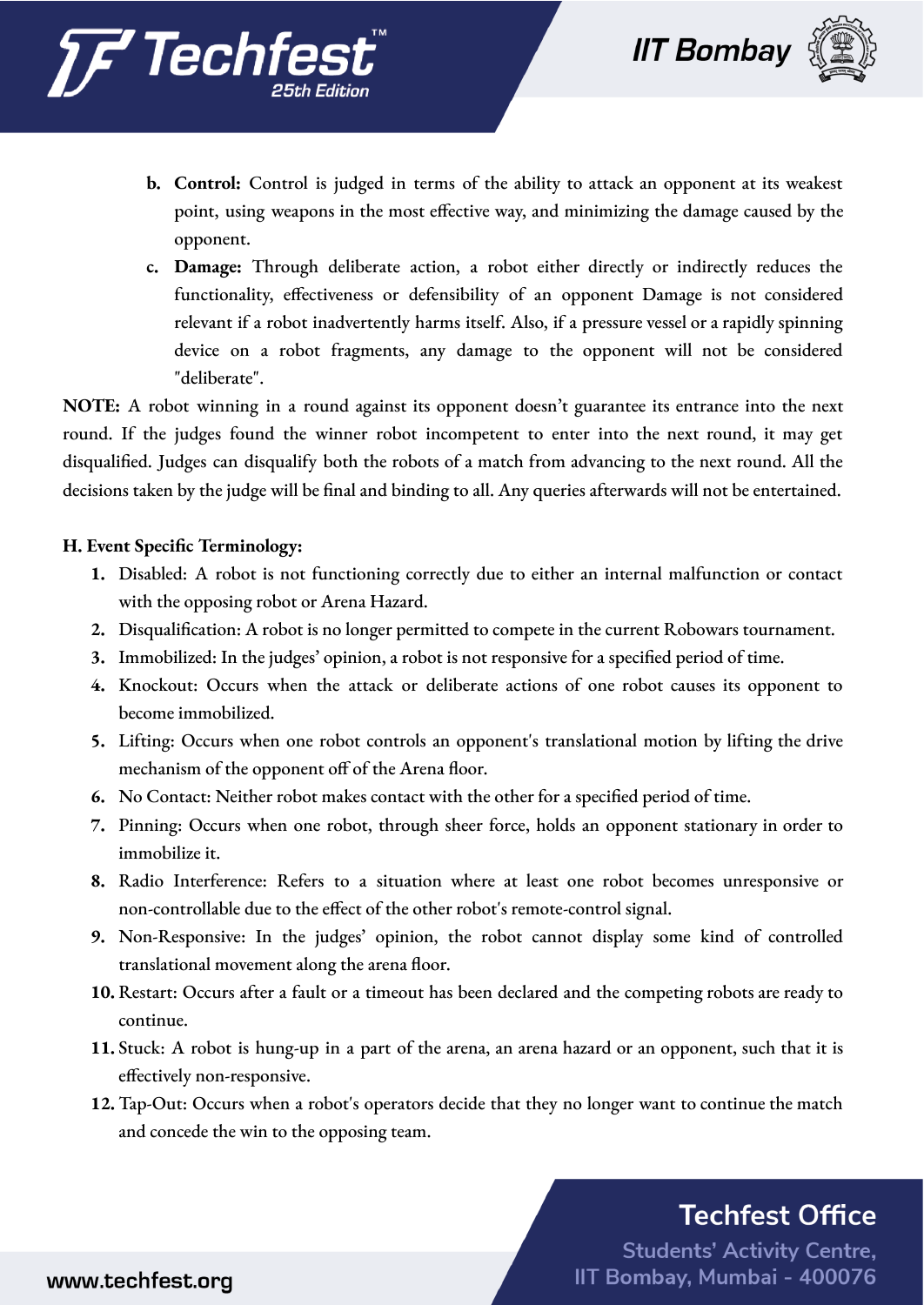



- **13.** Technical Knockout: Occurs when a robot wins due to immobilization of its opponent even though, in the judges' opinion, no action of the winning robot caused the opponent's immobilization.
- **14.** Timeout: A temporary halting of a match. Timeouts are usually called to separate robots but can be called for other reasons as well.

### **I. Certificate Policy:**

- **1.** Certificate of Excellence will be given to all the winners.
- **2.** Certificates of Participation will be given to all the teams who qualify first round of the competition.
- **3.** The teams which get disqualified due to disobeying any of the competition rules will not be considered for the certificate.
- **4.** r

### **J. Safety Rules:**

Compliance with all event rules is mandatory. It is expected that competitors stay within the

rules and procedures of their own accord and do not require constant policing.

- **1.** Special care should be taken to protect the onboard batteries and pneumatics, bot without proper protection will not be allowed to compete.
- **2.** If you have a robot or weapon design that does not fit in this ruleset (even having some elements that are not mentioned as allowed/disallowed in this ruleset) or is somehow ambiguous, please contact Techfest, IIT Bombay at the earliest. Safe innovation is always encouraged, but surprising the organizers with your brilliant exploitation of a loophole may cause your robot to be disqualified before it even competes.
- **3.** Each event has safety inspections. Your team will be allowed to compete at the sole discretion of Techfest authorities, to whom as a builder you are obligated to disclose all operating principles and potential dangers to the inspection staff.
- **4.** Proper activation and deactivation of robots are critical. Robots must only be activated in the arena, testing areas, or with the expressed consent of the event coordinators.
- **5.** All weapons must have a safety cover on any sharp edges.
- **6.** All participants build and operate robots at their own risk. Combat robotics is inherently dangerous. There is no amount of regulation that can encompass all the dangers involved. Please take care to not hurt yourself or others when building, testing and competing. Any kind of activity (repairing, battery handling etc.) which may cause damage to the surroundings during the stay of

## **Techfest Office**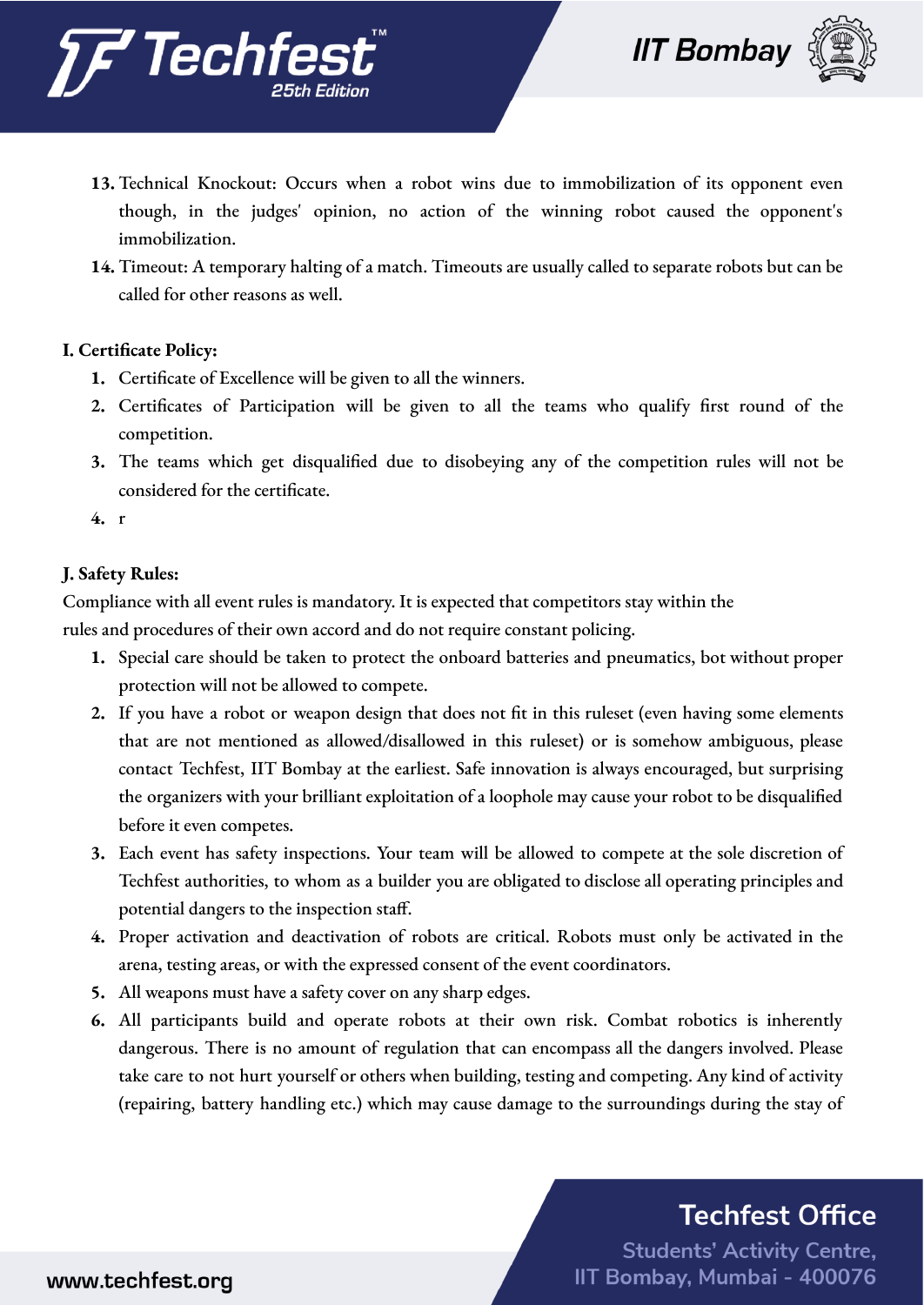

*TF* Techfe

the teams in the competition area should not be carried out without the consent of the organizers. Not following this rule may result in disqualification.

- **7.** All the resources provided at the time of competition from the organizers should be strictly used only after the consent of the organizers.
- **8.** Once the robots have entered into the arena, no team member can enter into the arena at any point of time. In case if a fight has to be halted in between and some changes have to be done in the arena or condition on the robot(s), it will be done by organizers only.

### **4. ARENA SPECIFICATIONS**

### *Safety Precautions:*

The battle area available to the robots for motion during the match is 1ft inside the polycarbonate walls, to prevent direct impact. The arena is protected by bulletproof polycarbonate walls of 12mm thickness at four sides (excluding the top). The top is protected by a 6mm bulletproof polycarbonate sheet.

### *Arena Diagram:*

The out-to-out dimension of the arena will be 28ft x 28ft x 12ft (l x b x h).

\*These figures/parameters are subject to change. The maximum pressure limit may be upgraded depending on the equipment available. The arena size is also subject to the infrastructure. Polycarbonate thickness may be increased. They will be conveyed through updates to this document, as per the "Important Note" below.

#### **5. PRIZES**

The prize money will be awarded to winners via NEFT and will be processed within 20 working days after receiving the prize money from our sponsors. The winners will have to mail the following information (immediately after the announcement of results) to  $k$ unal@techfest.org, strictly in the following format:

- **1.** Subject: Competition Name, Team ID your position (example- Robowars, RO1003- 3rd Position)
- **2.** Body of mail:
	- **a.** Account Holder's Name
	- **b.** Account Number
	- **c.** Bank name and Branch name.
	- **d.** IFSC Code

## **Techfest Office**

**Students' Activity Centre,** IIT Bombay, Mumbai - 400076